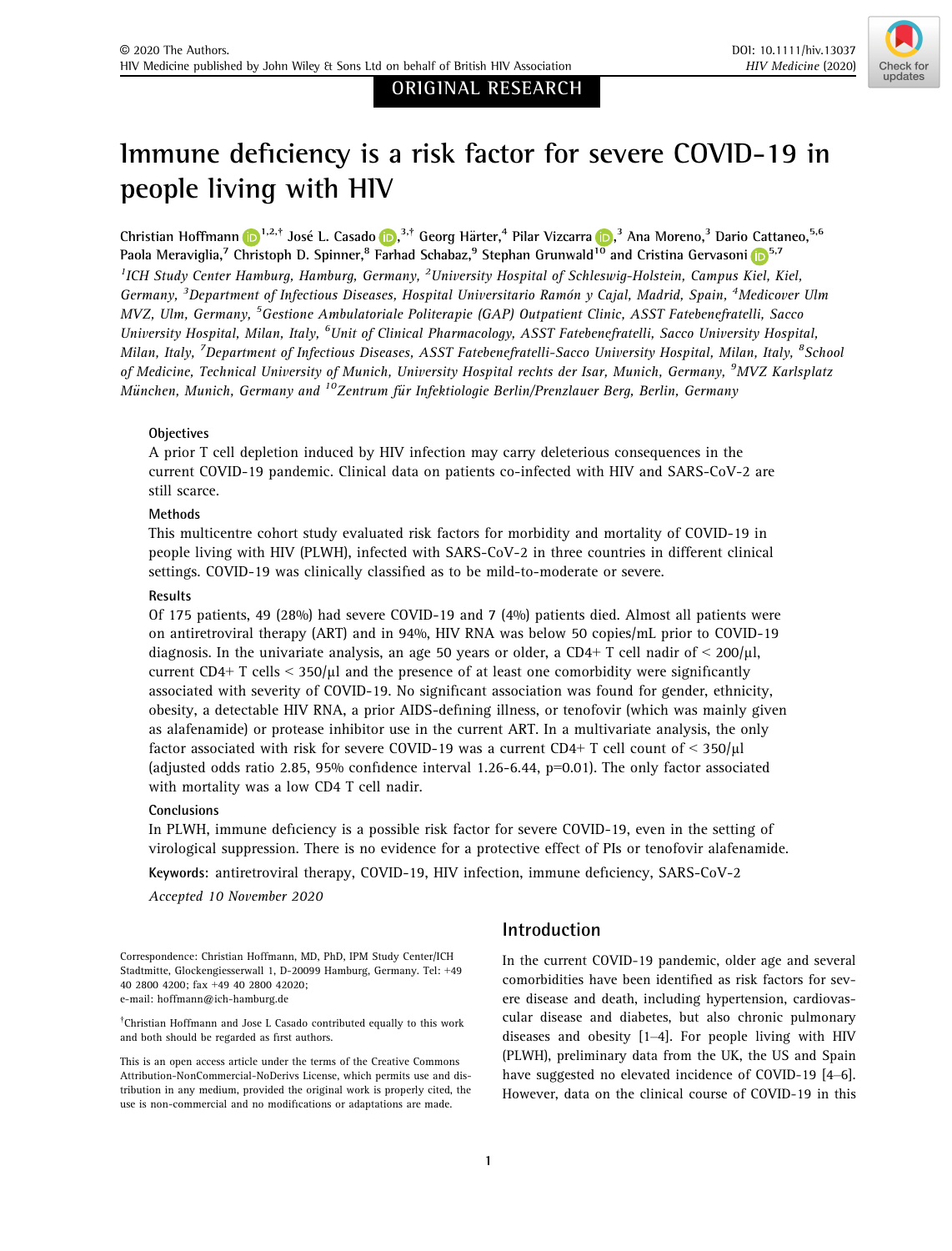population are still scarce. The cellular immune deficiency seen in PLWH is of potential concern as dysfunctional immune responses contribute to disease progression and dysregulated T-cell responses can result in immunopathology [7]. Moreover, there is growing evidence of a transient depletion of T cells during COVID-19, indicating that a pre-existing T-cell depletion induced by HIV may carry deleterious clinical consequences [8,9]. Others groups, however, have speculated that a defective cellular immunity could paradoxically be protective for severe cytokine dysregulation, preventing the cytokine storm seen in severe COVID-19 cases [10–11]. A recent review of five studies found that immunodeficiency was associated with a 1.55-fold increased risk of severe COVID-19 disease. However, the statistical difference was not significant, due to the small numbers of immunodeficient patients [12].

In our early case series from Italy, Spain and Germany, we described the clinical characteristics of PLWH with COVID-19 [13–15]. In all three cohorts, the numbers of patients with severe COVID-19 with severe immune deficiency were too low to draw definite conclusions. Despite the absence of data, according to several organisations such as the British HIV Association (BHIVA), Deutsche AIDS Gesellschaft (DAIG), European AIDS Clinical Society (EACS), Grupo de Estudio del SIDA (GESIDA) and the Polish Scientific AIDS Society [16], "it has to be assumed that immune suppression, indicated by a low CD4 T-cell count, or not receiving antiretroviral treatment, will be associated with an increased risk for a more severe disease presentation". In order to verify this assumption and to identify potential risk factors for severe disease, we have combined and updated our cohorts of patients with documented HIV and confirmed SARS-CoV-2 infection.

## Methods

This retrospective analysis included all cases of PLWH with SARS-CoV-2 infection enrolled by 12 June 2020 in three European countries. In Italy, patients were diagnosed at the Department of Infectious Diseases, ASST Fatebenefratelli Sacco University Hospital, Milan. In Spain, patients were diagnosed at the Hospital Universitario Ramón y Cajal (Madrid, Spain), a tertiary university hospital. In Germany, patients were diagnosed at 16 different centres, representing university hospitals, other hospitals and general practitioners throughout the country. Details of the three cohorts, including ethical approvals, have been described previously [13–15].

Anonymized data were collected by the treating physicians and included age (using 10-year categories), ethnicity, gender and body mass index (BMI). In addition, HIV-

associated parameters such as the last CD4 T-cell count (absolute cells/ $\mu$ L, as assessed by local laboratories) at least 4 weeks prior to SARS-CoV-2 infection (as defined by onset of disease) and the CD4 T-cell nadir and the last HIV RNA viral load (copies/mL, as assessed by local laboratories) were evaluated as well as prior AIDS-defining illnesses. With regard to the last antiretroviral therapy (ART) prior to COVID-19 diagnosis, it was evaluated whether the regimen included either tenofovir [as alafenamide (TAF) or disoproxil fumarate (TDF)] or an HIV protease inhibitor (PI).

Parameters were documented categorically as follows: male *vs.* female gender, Caucasian ethnicity *vs.* non-Caucasian ethnicity, older ( $\geq$  50 years) vs. younger age (< 50 years), obesity vs. no  $(BMI \ge 30$  vs. < 30 kg/m<sup>2</sup>), current CD4 T-cell count (< 350  $vs. \geq 350$  cells/ $\mu$ L), CD4 T-cell nadir (< 200  $vs. \geq 200$  cells/ $\mu$ L), HIV RNA ( $\geq 50$  $\nu$ s. < 50 copies/mL). Comorbidities included cardiovascular disease, diabetes mellitus, hypertension, cancer, kidney diseases and pulmonary diseases.

Laboratory confirmation of SARS-CoV-2 infection was performed by qualitative real-time polymerase chain reaction (PCR) assay of nasopharyngeal swabs, sputum or lower respiratory tract aspirates, or by serology testing.

Severity of disease was classified as mild-to-moderate (i.e. non-pneumonia and mild pneumonia), severe (either respiratory frequency  $\geq$  30/min, blood oxygen saturation  $\leq$  93%, or lung infiltrates  $>$  50% within 24– 48 hours), and critical (either respiratory failure, septic shock, or multiple organ dysfunction or failure) [17], and outcomes (alive and recovered or deceased at the last follow-up) were collected.

We calculated and reported patient characteristics as absolute numbers and percentages. Potential associations between baseline characteristics and severity of disease were assessed using a univariate and a multivariate logistic regression model. Due to presumed multicollinearity we included only current CD4 T cells (and not CD4 T-cell nadir) in the model. Odds ratios (ORs) with 95% confidence intervals (CIs) were calculated to assess the strength of the association. The level of significance was  $P < 0.05$ .

#### Results

Among 175 PLWH (65 patients from Milan, 61 from Germany and 49 from Madrid), SARS-CoV-2 infection had been confirmed by positive SARS-CoV-2 PCR in 118 cases, by serology in 52 cases and by both PCR and serology in five cases. The number of patients diagnosed by SARS-CoV-2 serology only was higher in Milan (32/ 65, 49%), compared with the German cohort (13/61, 21%) and with Madrid (7/49, 14%). The clinical case definition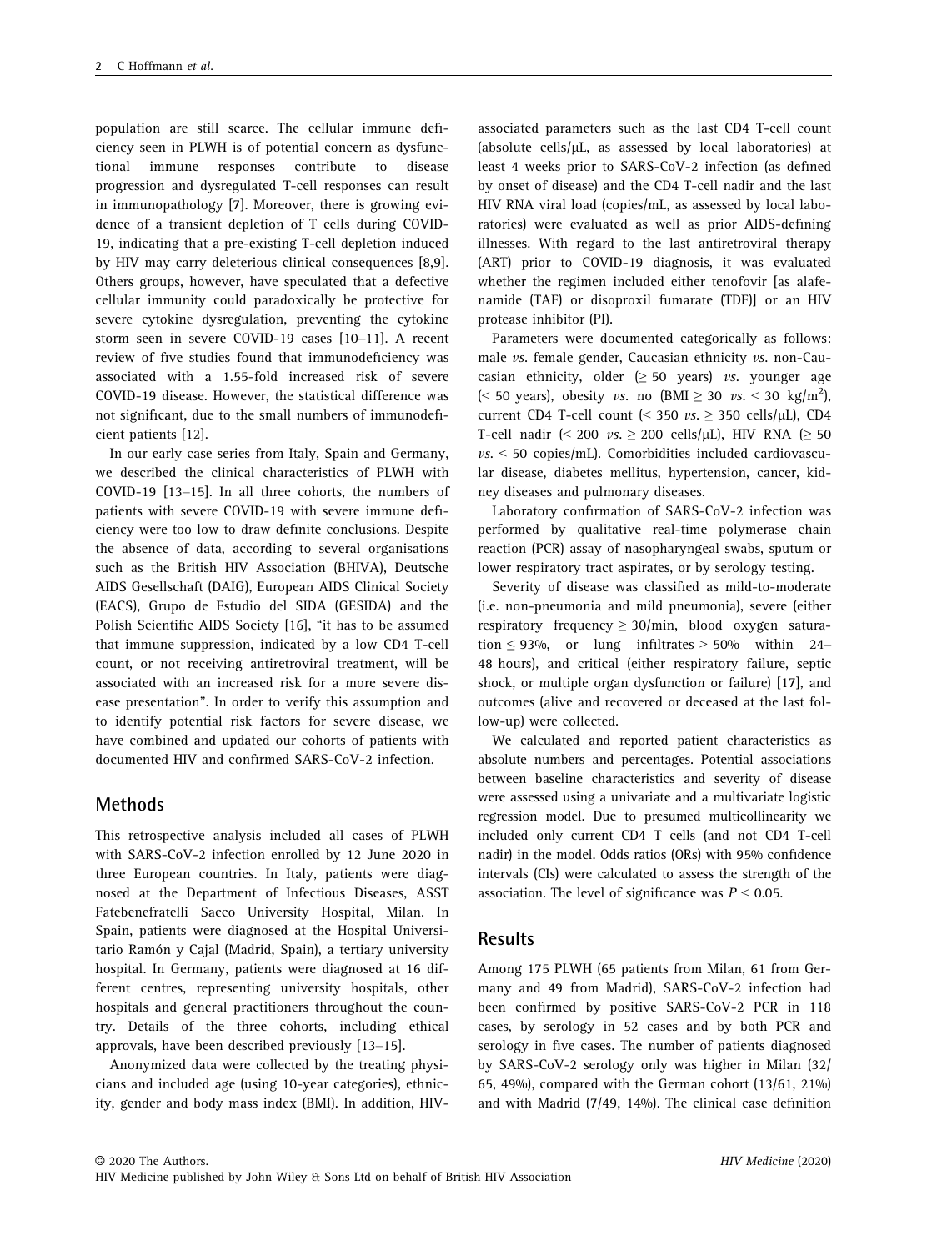| Table 1 Baseline characteristics and COVID-19 severity |  |  |
|--------------------------------------------------------|--|--|
|                                                        |  |  |

|                                                                    | Total           | Mild to<br>moderate | Severe or<br>critically ill |
|--------------------------------------------------------------------|-----------------|---------------------|-----------------------------|
| N                                                                  | 175             | 126                 | 49                          |
| Age $[n(00)]$                                                      |                 |                     |                             |
| $20 - 40$ years                                                    | 45 (26)         | 38 (30)             | 7(14)                       |
| 40-49 years                                                        | 36(21)          | 28 (22)             | 8(16)                       |
| $50 - 59$ years                                                    | 66 (38)         | 43 (34)             | 23(51)                      |
| $60 - 69$ years                                                    | 24 (14)         | 15(12)              | 9(18)                       |
| $\geq$ 70 years                                                    | 4(2)            | 2(2)                | 2(4)                        |
| Gender $[n (96)]$                                                  |                 |                     |                             |
| Male                                                               | 143 (82)        | 102(81)             | 41 (84)                     |
| Female                                                             | 32 (18)         | 24 (19)             | 8(16)                       |
| HIV-associated parameters                                          |                 |                     |                             |
| Median (range) current                                             | 663             | 717                 | 449                         |
| CD4 T-cell count<br>(cells/µL)                                     | $(69 - 1, 715)$ | $(161 - 1, 715)$    | $(69-1, 100)$               |
| Current CD4 T-cell<br>count $\geq$ 500 cells/ $\mu$ L<br>[n (0/0)] | 120 (69)        | 96 (77)             | 24 (49)                     |
| Current CD4 T-cell<br>count $<$ 350/ $\mu$ L<br>[n (00)]           | 32 (18)         | 16 (13)             | 16(33)                      |
| Median (range) nadir CD4                                           | 256             | 304                 | 185                         |
| T-cell count (cells/µL)                                            | $(1-1, 336)$    | $(4 - 1, 336)$      | $(1 - 650)$                 |
| Nadir CD4 T-cell count<br>$<$ 200 cells/µL [n (%)]                 | 63 (39)         | 39 (34)             | 24 (52)                     |
| HIV RNA copies $< 50$<br>copies/mL $[n (96)]$                      | 164 (94)        | 119 (94)            | 45 (92)                     |
| AIDS-defining illness<br>[n (00)]                                  | 53 (31)         | 34 (27)             | 19 (40)                     |
| Number of comorbidities                                            |                 |                     |                             |
| 0                                                                  | 69 (39)         | 57 (45)             | 12 (24)                     |
| 1                                                                  | 48 (27)         | 33 (26)             | 15(31)                      |
| 2                                                                  | 25 (14)         | 16(13)              | 9(18)                       |
| >2                                                                 | 33 (19)         | 20(16)              | 13(27)                      |
| Body mass                                                          | 26 (16)         | 18 (16)             | 8(16)                       |
| index $\geq$ 30 kg/m <sup>2</sup>                                  |                 |                     |                             |
| Pre-existing antiretroviral regimen consisting of:                 |                 |                     |                             |
| Tenofovir                                                          | 101 (58)        | 74 (59)             | 27(55)                      |
| Protease inhibitor                                                 | 35 (20)         | 22 (17)             | 13(27)                      |

of COVID-19 was mild-to-moderate in 126 (72%) cases and severe in 49 cases (28%), among them 16 critically ill cases. Reflecting the different settings of the three cohorts, the rates of patients with severe or critical COVID-19 was higher in Madrid (17/49, 35%) and Milan (23/65, 35%) than in Germany (9/61, 15%) where more patients had been diagnosed while being not hospitalized. At the last follow-up, 168 (96%) patients had recovered from COVID-19 while seven (4%) patients had died.

The baseline characteristics are displayed in Table 1. The majority of the patients were male (82%), of Caucasian ethnicity (88%) and  $\leq$  60 years of age (84%). The median current CD4 T-cell count was  $663$  cells/ $\mu$ L and 69% had a CD4 T-cell count  $\geq$  500 cells/ $\mu$ L. Only 18% had a current CD4 T-cell count  $\leq$  350 cells/uL. However, 39% had a CD4 T-cell nadir  $\leq$  200 cells/ $\mu$ L and 31% had had a history of a prior AIDS-defining illness. Except for one, all patients were on ART and in 94% the last documented viral load was < 50 HIV RNA copies/mL prior to COVID-19 diagnosis. Of the patients with a detectable HIV RNA, eight out of 11 had a low plasma viraemia of < 1000 copies/mL. Of the 101 patients who were treated with tenofovir at the time of COVID-19 diagnosis, 92 received TAF and nine received TDF. Of the 35 patients who were treated with a boosted PI-based antiretroviral regimen, 29 received darunavir. Three, two and one patients were treated with atazanavir, lopinavir and fosamprenavir, respectively.

Patients with severe COVID-19 had a lower current CD4 T-cell count and a lower nadir CD4 T-cell count, compared with patients with mild-to-moderate COVID-19. Lower T-cell counts were also found for patients who died from COVID-19 (Fig. 1).



Fig. 1 (a) Mortality: CD4 T cells of recovered and deceased (dark grey) patients. (b) Morbidity: CD4 T cells of patients with mild-to-moderate and severe (dark grey) COVID-19.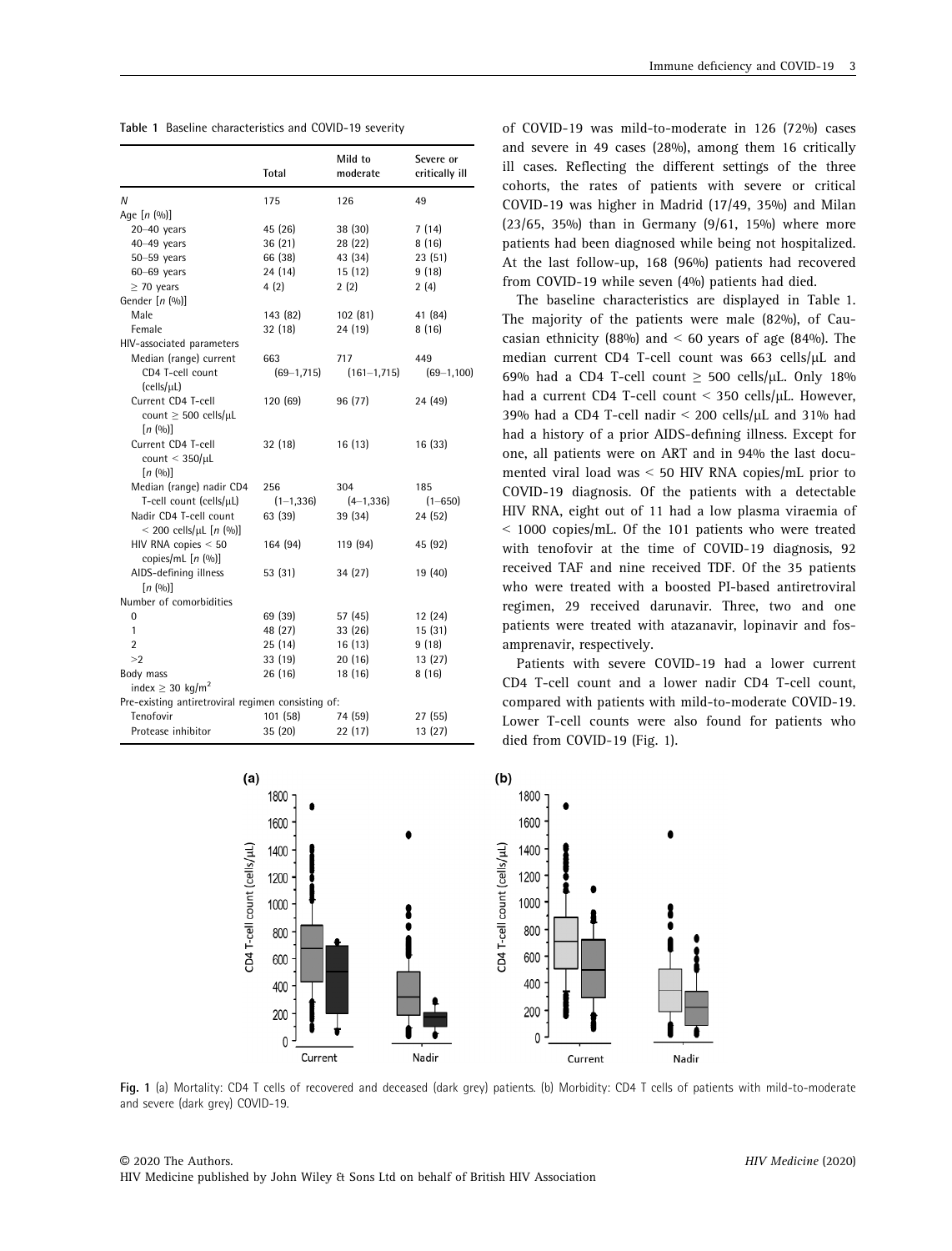| Table 2 Association between baseline characteristics and severe/critical COVID-19 |  |
|-----------------------------------------------------------------------------------|--|
|-----------------------------------------------------------------------------------|--|

|                                                                | Univariate analysis    |         | Multivariate analysis |         |  |
|----------------------------------------------------------------|------------------------|---------|-----------------------|---------|--|
|                                                                | OR (95% CI)            | P-value | OR (95% CI)           | P-value |  |
| Male gender (vs. female)                                       | $1.21(0.50 - 2.90)$    | 0.68    |                       |         |  |
| Caucasian ethnicity (vs. black)                                | $2.12$ (0.58-7.75)     | 0.25    |                       |         |  |
| Age $\geq$ 50 years (vs. $\leq$ 50)                            | $2.49$ (1.24-5.03)     | 0.011   | $2.02$ (0.96-4.22)    | 0.06    |  |
| Nadir CD4 T-cell count < 200 cells/µL ( $vs. \ge 200$ )        | $2.10(1.05 - 4.21)$    | 0.037   | _*                    |         |  |
| AIDS-defining illness (vs. no)                                 | $1.82$ (0.90-3.67)     | 0.096   |                       |         |  |
| Current CD4 T-cell count < 350 cells/ $\mu$ L (vs. $\geq$ 350) | $3.30(1.49 - 7.31)$    | 0.0032  | $2.85(1.26 - 6.44)$   | 0.01    |  |
| Viral load $\geq$ 50 HIV RNA copies/mL (vs. $\leq$ 50)         | $1.51(0.42 - 5.41)$    | 0.52    | $-$                   |         |  |
| At least one comorbidity (vs. no)                              | $2.04(1.03 - 4.03)$    | 0.04    | $1.53(0.74 - 3.17)$   | 0.25    |  |
| Tenofovir (vs. no)                                             | $0.86$ $(0.44 - 1.68)$ | 0.66    |                       |         |  |
| Protease inhibitor (vs. no)                                    | $1.71(0.78 - 3.74)$    | 0.18    |                       |         |  |
| Body mass index $\geq$ 30 kg/m <sup>2</sup> (vs. < 30)         | $1.01(0.41 - 2.51)$    | 0.97    |                       |         |  |

OR, odds ratio; CI, confidence interval.

\*Variable excluded from multivariate analysis due to multicollinearity.

In the univariate analysis, an age of 50 years or older, a nadir CD4 T-cell count  $\leq$  200 cells/ $\mu$ L, current CD4 T-cell count < 350 cells/ $\mu$ L and the presence of at least one comorbidity were found to be significantly associated with severity of COVID-19. As shown in Table 2, there was no significant association between severity of COVID-19 and gender, ethnicity, obesity, a detectable HIV RNA, a prior AIDS-defining illness, or use of tenofovir or PI in the current antiretroviral regimen. In the multivariate analysis, the only factor significantly associated with a risk for severity of COVID-19 was a current CD4 T-cell count <  $350$  cells/ $\mu$ L. The adjusted OR for severe COVID-19 was 2.85 (95% CI: 1.26–6.44)  $(P = 0.01)$ . Results were consistent in the three countries and did not change when only patients with PCR-confirmed diagnosis were analysed. This was also true when analysis was restricted to patients with virological suppression or patients without comorbidities (data not shown).

The only factor that was found to be significantly associated with case fatality was a nadir CD4 T-cell count of < 200 cells/ $\mu$ L (OR = 10.11, 95% CI: 1.19–86.10,  $P = 0.03$ ). However, the number of deaths observed in the three cohorts was relatively low and a multivariate analysis was not performed.

## Discussion

In this combined cohort of 175 PLWH with a confirmed SARS-CoV-2 infection diagnosed in three countries during the first months of the pandemic, patients with severe COVID-19 had a lower current CD4 T-cell count and a lower CD4 T-cell nadir, compared with patients with mild-to-moderate COVID-19. A current immune deficiency consisting of CD4 T-cell count  $\leq$  350 cells/ $\mu$ L was identified to be independently associated with an almost

three-fold risk for severe disease. A lower nadir CD4 T-cell count of  $\leq$  200 cells/ $\mu$ L was associated with mortality and morbidity.

There has been some speculation that a defective cellular immunity could paradoxically be protective for severe cytokine dysregulation, preventing the cytokine storm seen in severe COVID-19 cases [10–11]. Although we did not collect data on the inflammatory response, our clinical study clearly shows that this is not the case, at least when it comes to T cells. T cells are required for controlling exuberant and overzealous early innate responses to coronaviruses and other respiratory viruses [18–20] Virus-specific CD4 and CD8 T cells play a critical role in clearing viral infections, and dysfunctional immune responses contribute to disease progression [7]. A recent study identified robust SARS-CoV-2 - specific CD4 and CD8 T-cell responses in almost all COVID-19 convalescent patients, correlating with the magnitude of immunoglobulin G titres [21]. In line with these studies, our clinical data indicate that a robust T-cell immunity may be important for efficient SARS-CoV-2 control. It is notable that immune deficiency remained associated with severity even when only patients with virological suppression or patients without comorbidities were included in the analyses.

Besides immune deficiency, we saw other factors that were associated with morbidity. In the univariate analysis, this was seen for comorbidities, but also for age. It is noteworthy that the majority of our patients with severe disease were < 60 years old. Except for one patient, all were on ART and only very few had a detectable viraemia. Nevertheless, we did not obtain data showing whether viraemia in these patients was due to an insufficient, or an interruption in, ART regimen. It remains to be seen whether uncontrolled HIV viraemia brings a risk for severe disease.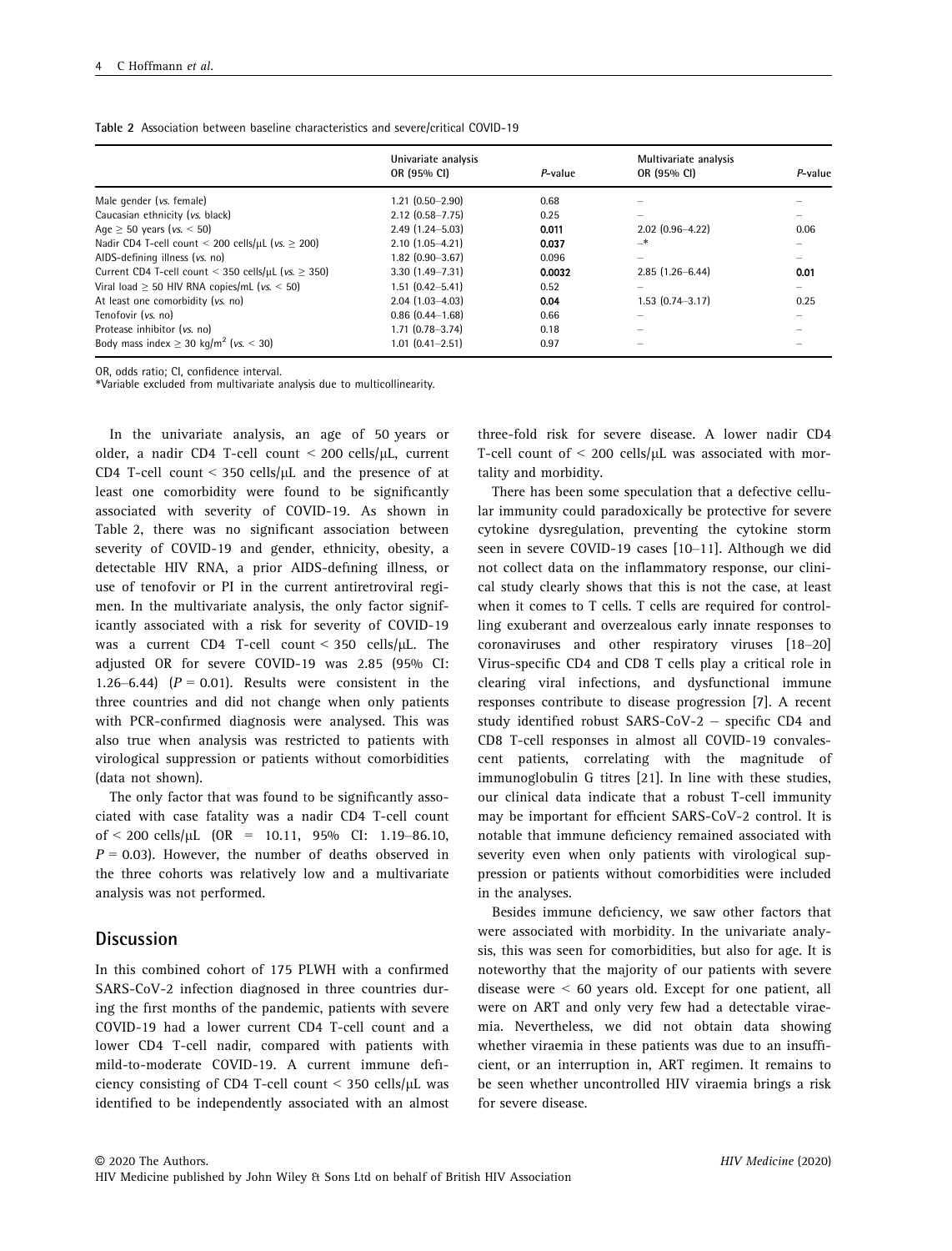Overall, mortality in our cohort was 4%. Whether this corresponds to mortality rates in HIV-uninfected populations remains to be elucidated. Carefully designed seroprevalence studies are needed that have to adjust for important risk factors such as age and comorbidities. It also remains to be seen whether PLWH with SARS-CoV-2 infection differ from PLHW in general.

We found no evidence of any protective effect of tenofovir or PIs regarding the severity of disease. The percentage of subjects with severe COVID-19 did not differ between patients treated with these antiretroviral drugs or with other regimens, indicating that a potential therapeutic effect, as suggested by molecular docking studies [22], is limited. However, a selection bias cannot be ruled out as we have only included patients who had acquired SARS-CoV-2 infection in the presence of these drugs. Moreover, almost all patients on PI-based regimens were treated with darunavir, a PI which seems to be without any in vitro activity against SARS-CoV-2 [23]. Of note, the number of patients treated with TDF in our cohorts was too low to draw definitive conclusions. More recently, it has been reported that HIV-positive patients receiving TDF/emtricitabine (FTC) have a lower risk for COVID-19 and related hospitalization than those receiving other therapies such TAF/FTC or abacavir/lamivudine [24].

There is no doubt that our study has further important limitations. First, this was a retrospective and uncontrolled case series of patients diagnosed with SARS-CoV-2 during the first 5 months of the pandemic. We only had data on absolute CD4 T cells; data on other lymphocyte subpopulations such as CD8 T cells were lacking. Other important data were not available, including socioeconomic status, time of HIV infection and duration of ART and of virological suppression, but also transmission, exposure conditions and treatment of SARS-CoV-2 infection. In addition, detailed information about the onset, duration of follow-up, hospitalization and intensity of the symptoms, and virological data were not obtained. No further information on the precise causes of death were available in the seven deceased patients. We did not specify comorbidities and the clinical manifestation, and the relevance of a condition such as diabetes may be very heterogeneous. Reflecting the HIVinfected population in the three countries, female patients and patients with ethnicity other than Caucasian were under-represented. Given the restrictions of conducting SARS-CoV-2 confirmatory testing in the three countries, we were also unable to estimate the incidence and prevalence of severe and fatal cases. It seems likely that testing policies and restrictions may have had an impact on clinical presentation of the patients in this uncontrolled cohort. However, we believe that our uncontrolled data obtained until June 2020 give a first picture on the clinical situation of PLWH co-infected with SARS-CoV-2.

During recent months, some cohort studies have reported on an increased mortality risk due to HIV-positive status [25,26] while others have reported similar outcomes of PLWH compared with those without HIV [27– 29]. However, many studies have been limited by small sample sizes or the lack of HIV-related parameters, by lack of direct comparative data from people without HIV or by the inability to adjust for comorbidities. In one multicentre registry including 286 patients mainly from the US, a lower CD4 count  $\leq$  200 cells/ $\mu$ L) was associated with poor outcomes, including higher hospitalization rates and overall survival [30].

In conclusion, these early data of 175 PLWH from three countries revealed cellular immune deficiency as a possible risk factor for severe SARS-CoV-2 infection. Mortality was 4% and the only factor associated with mortality was a low CD4 T-cell nadir. Although there was no evidence of any direct therapeutic effect of tenofovir (mainly used as TAF) and HIV PIs, data strongly argue against any interruption or delayed initiation of ART in the current pandemic, in order to prevent even moderate cellular immune deficiency.

## Acknowledgements

We would like to thank Rob Camp (Barcelona) and Eva Wolf (Munich) for reviewing the paper and helpful comments. We also thank Chiara Atzori (Milan), Markus Bickel (Frankfurt), Stefan Fenske (Hamburg), Daniel Gillor (Cologne), Gerd Klausen (Berlin), Heribert Knechten (Aachen), Ivanka Krznaric (Berlin), Anja Meurer (Munich), David Minisci (Milan), Markus Müller (Stuttgart), Uwe Naumann (Berlin), Petra Panstruga (Aachen), Nils Postel (Munich), Katja Römer (Cologne), Steve Rößler (Zwickau), Julia Roider (Munich), Ines Ruck (Leipzig), Carl-Knud Schewe (Hamburg), Luca Stein (Berlin), Christoph Wyen (Cologne) and Katrin Zutavern-Bechtold (Karlsruhe) for help in collecting the data. We also thank all patients. Open access funding enabled and organized by Projekt DEAL.

The corresponding authors had full access to all the data in the study and had final responsibility for the decision to submit for publication.

Conflict of interest: The authors declare there are no conflicts of interest.

Financial disclosure: There was no funding or financial support.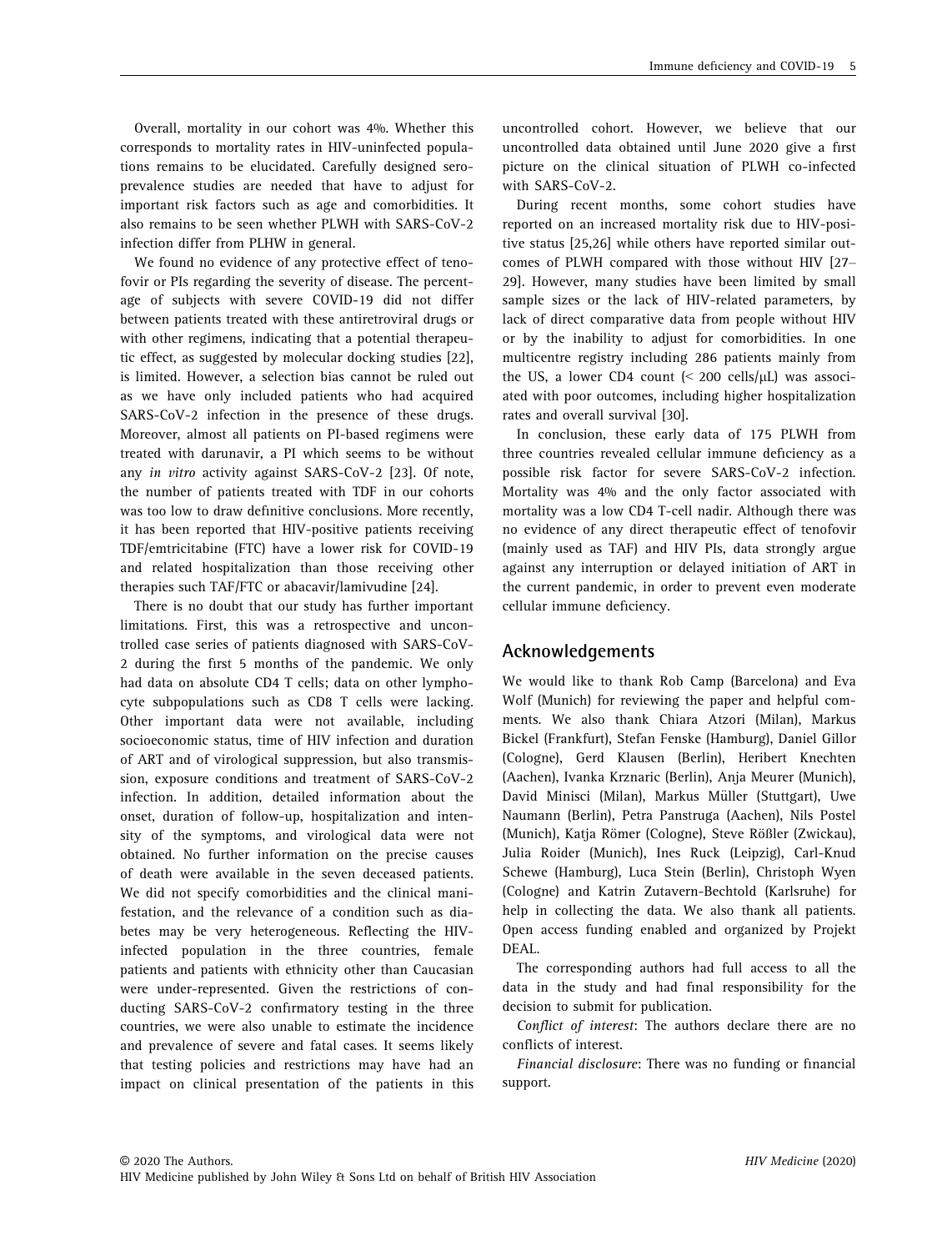# Author contributions

CH, JLC, PV and CG were instrumental in the study conception and design. CH wrote the manuscript and performed the statistical analysis. GH, AM, DC, PM, CDS, FS and SG participated in the acquisition, analysis and interpretation of the data. All authors revised the paper critically for important intellectual content and gave final approval of the version to be published.

# **References**

- 1 Petrilli CM, Jones SA, Yang J et al. Factors associated with hospital admission and critical illness among 5279 people with coronavirus disease 2019 in New York City: prospective cohort study. BMJ 2020; 369: m1966.
- 2 Guan WJ, Liang WH, Zhao Y et al. Comorbidity and its impact on 1590 patients with Covid-19 in China: A Nationwide Analysis. Eur Respir J 2020; 55: 2000547.
- 3 Cummings MJ, Baldwin MR, Abrams D et al. Epidemiology, clinical course, and outcomes of critically ill adults with COVID-19 in New York City: a prospective cohort study. Lancet 2020; 395: 1763–1770.
- 4 Docherty AB, Harrison EM, Green CA et al. Features of 20 133 UK patients in hospital with covid-19 using the ISARIC WHO Clinical Characterisation Protocol: prospective observational cohort study. BMJ 2020; 369: m1985.
- 5 Richardson S, Hirsch JS, Narasimhan M et al. Presenting characteristics, comorbidities, and outcomes among 5700 patients hospitalized with COVID-19 in the New York City Area. JAMA 2020; 323: 2052–2059.
- 6 Miro JM, Ambrosioni J, Blanco JL. COVID-19 in patients with HIV – Authors' reply. Lancet HIV 2020; 7: e383–e384.
- 7 Vabret N, Britton GJ, Gruber C et al. Immunology of COVID-19: current state of the science. Immunity 2020; 52: 910– 941.
- 8 Jiang M, Guo Y, Luo Q et al. T cell subset counts in peripheral blood can be used as discriminatory biomarkers for diagnosis and severity prediction of COVID-19. J Infect Dis 2020 7;jiaa252.
- 9 Zhang X, Tan Y, Ling Y et al. Viral and host factors related to the clinical outcome of COVID-19. Nature 2020; 583: 437–440.
- 10 Minotti C, Tirelli F, Barbieri E, Giaquinto C, Dona D. How is immunosuppressive status affecting children and adults in SARS-CoV-2 infection? A systematic review. J Infect 2020; 81: e61–e66.
- 11 Guo W, Ming F, Dong Y, Zhang W, Zhanf X, Mo P. A survey for COVID-19 among HIV/AIDS patients in two districts of Wuhan, China. SSRN 2020. https://papers.ssrn.com/sol3/ papers.cfm?abstract\_id=3550029.
- 12 Gao Y, Chen Y, Liu M, Shi S, Tian J. Impacts of immunosuppression and immunodeficiency on COVID-19: a systematic review and meta-analysis. J Infect 2020; S0163- 4453(20)30294-2.
- 13 Gervasoni C, Meraviglia P, Riva A et al. Clinical features and outcomes of HIV patients with coronavirus disease 2019. Clin Infect Dis 2020; ciaa579.
- 14 Vizcarra P, Pérez-Elías M, Quereda C et al. Description of COVID-19 in HIV-infected individuals: a single-centre, prospective cohort. Lancet HIV 2020; S2352-3018(20)30164- 8.
- 15 Härter G, Spinner CD, Roider J et al. COVID-19 in people living with human immunodeficiency virus: a case series of 33 patients. Infection 2020; 48: 681–686.
- 16 BHIVA, DAIG, EACS, GESIDA & Polish Scientific AIDS Society. Statement on risk of COVID-19 for people living with HIV (PLWH). May 25, 2020. https://www.eacsociety.org/ home/covid-19-and-hiv.html.
- 17 Wu Z, McGoogan JM. Characteristics of and important lessons from the Coronavirus Disease 2019 (COVID-19) outbreak in China: summary of a report of 72314 cases from the Chinese Center for Disease Control and Prevention. JAMA 2020; 323: 1239–1242.
- 18 Channappanavar R, Zhao J, Perlman S. T cell-mediated immune response to respiratory coronaviruses. Version 2. Immunol Res 2014; 59: 118–128.
- 19 Kim KD, Zhao J, Auh S et al. Adaptive immune cells temper initial innate responses. Version 2. Nat Med 2007; 13: 1248– 1252.
- 20 Palm NW, Medzhitov R. Not so fast: adaptive suppression of innate immunity. Nat Med 2007; 13: 1142–1144.
- 21 Grifoni A, Weiskopf D, Ramirez SI et al. Targets of T cell responses to SARS-CoV-2 coronavirus in humans with COVID-19 disease and unexposed individuals. Cell 2020; 181:1489–1501.e15.
- 22 Elfiky AA. Ribavirin, Remdesivir, Sofosbuvir, Galidesivir, and Tenofovir against SARS-CoV-2 RNA dependent RNA polymerase (RdRp): a molecular docking study. Life Sci 2020; 253: 117592.
- 23 De Meyer S, Bojkova D, Cinatl J et al. Lack of antiviral activity of darunavir against SARS-CoV-2. Int J Infect Dis 2020; 97: 7–10.
- 24 Del Amo J, Polo R, Moreno S et al. Incidence and severity of COVID-19 in HIV-positive persons receiving antiretroviral therapy: a cohort study. Ann Intern Med 2020; 173: 536– 541.
- 25 Geretti AM, Stockdale AJ, Kelly SH et al. Outcomes of COVID-19 related hospitalization among people with HIV in the ISARIC WHO Clinical Characterization Protocol (UK): a prospective observational study. Clin Infect Dis 2020:ciaa1605. https://doi.org/10.1093/cid/ciaa1605.